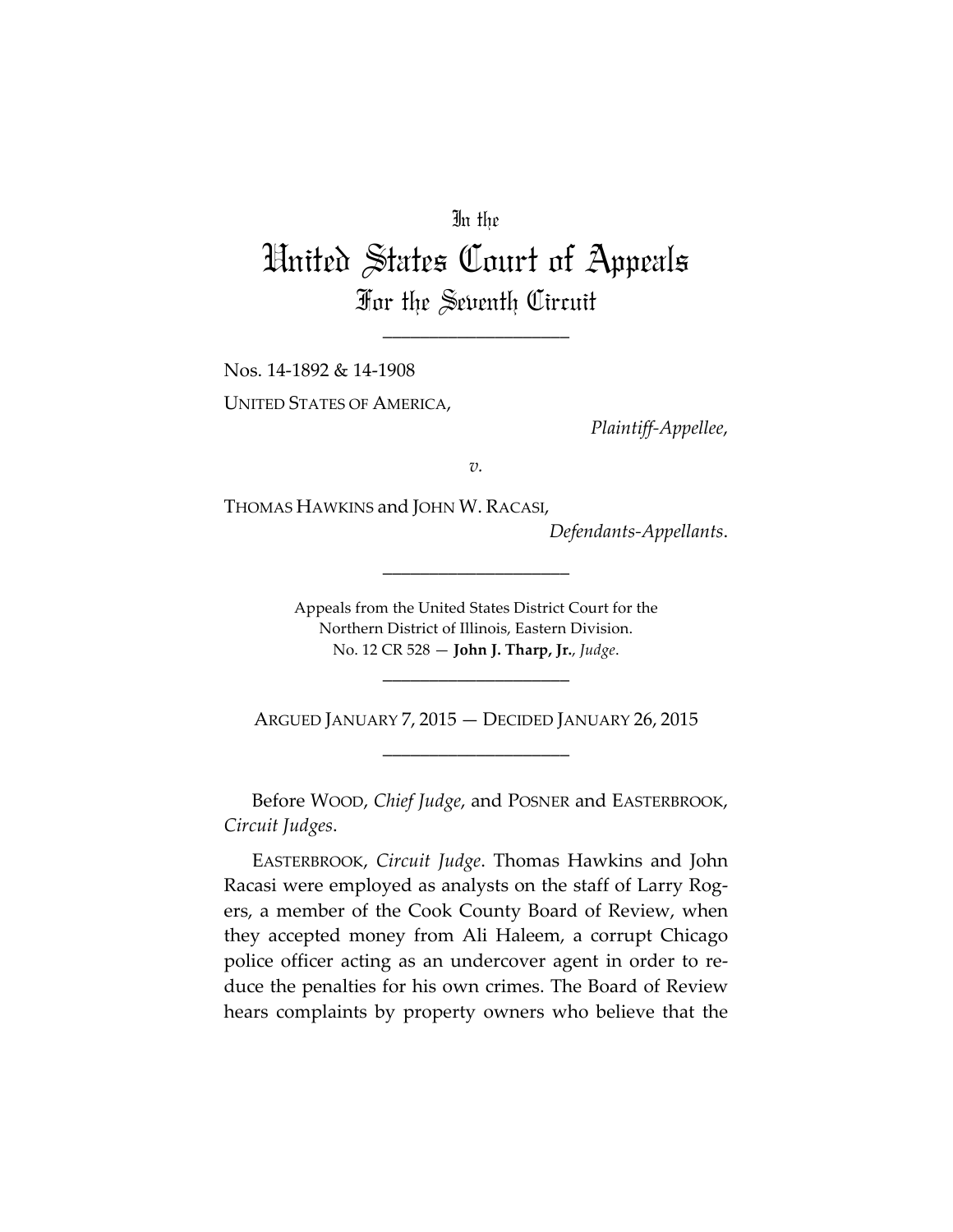assessed valuation (which affects real-estate taxes) is excessive. Haleem paid Hawkins and Racasi to arrange for lower assessments. They took his money, and the assessments were reduced, except for one parcel about which the protest was untimely. A jury found that Hawkins and Racasi had violated 18 U.S.C. §666 (theft or bribery concerning programs receiving federal funds) and §1341 (mail fraud), plus corresponding prohibitions of conspiracy. Hawkins and Racasi contend that they committed a different offense they assert that they took the money with the intent to deceive Haleem and did nothing in exchange for the cash—and that the jury convicted them of the indictment's charges only because it was improperly instructed.

The parties agree that Cook County is covered by §666 and that the financial effect of the lower assessed valuations exceeds the \$5,000 required for a conviction. Section  $666(a)(1)(B)$  provides that any agent of a covered organization who "corruptly solicits or demands for the benefit of any person, or accepts or agrees to accept, anything of value from any person, intending to be influenced or rewarded in connection with any business, transaction, or series of transactions of such organization" commits a felony. The prosecutor contended, and the jury found, that Hawkins and Racasi took Haleem's money "intending to be influenced or rewarded" in connection with their jobs as analysts.

They do not complain about the jury instruction on this element, which told the jury that it must find that they acted with one of the two forbidden intents: an intent to be influenced, or an intent to be rewarded. Their theory of defense that they took the money planning to deceive Haleem amounted to a confession of accepting payment with intent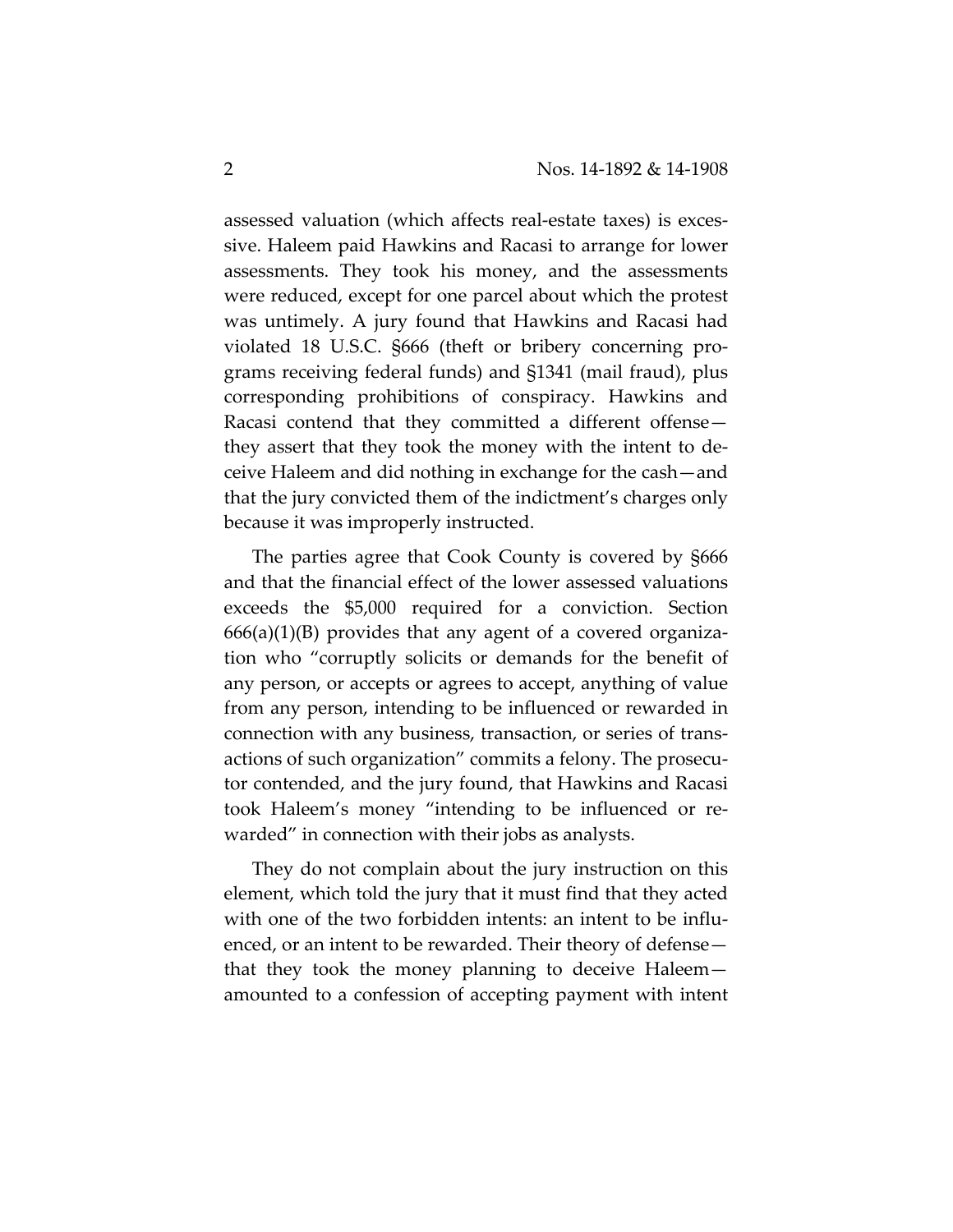to be "rewarded" for their positions. This part of §666 forbids taking gratuities as well as taking bribes. See *United States v. Anderson*, 517 F.3d 953, 961 (7th Cir. 2008); *United States v. Ganim*, 510 F.3d 134, 150 (2d Cir. 2007); *United States v. Zimmerman*, 509 F.3d 920, 927 (8th Cir. 2007); *United States v. Agostino*, 132 F.3d 1183, 1195 (7th Cir. 1997). Contra, *United States v. Fernandez*, 722 F.3d 1, 22–26 (1st Cir. 2013). (Defendants have not asked us to overrule *Anderson* and *Agostino* in favor of the position taken in *Fernandez*.) The record shows that the payments were, if not bribes, then gratuities (from defendants' perspectives) even if Haleem would have preferred to get something for his money. The jury may well have found that defendants intended to be influenced; but if they did not, then they intended to be rewarded for the positions they held, if not for services delivered. They are guilty either way.

The contrary argument rests on the word "corruptly". Hawkins and Racasi maintain that, to show that they acted corruptly, the prosecutor must prove that they took the money intending to perform an official act in exchange. The judge thought otherwise and told the jury that a covered agent acts "corruptly" if he takes money "with the understanding that something of value is to be offered or given to reward or influence him in connection with his official duties." In other words, the "corruption" entails the payee's knowledge that the payor expects to achieve a forbidden influence or deliver a forbidden reward. This definition of "corruptly" comes from the Seventh Circuit's Pattern Criminal Jury Instructions (2012 ed.) for §666 (see page 205), which derived it from *United States v. Bonito*, 57 F.3d 167, 171 (2d Cir. 1995). This court has used the same definition of "cor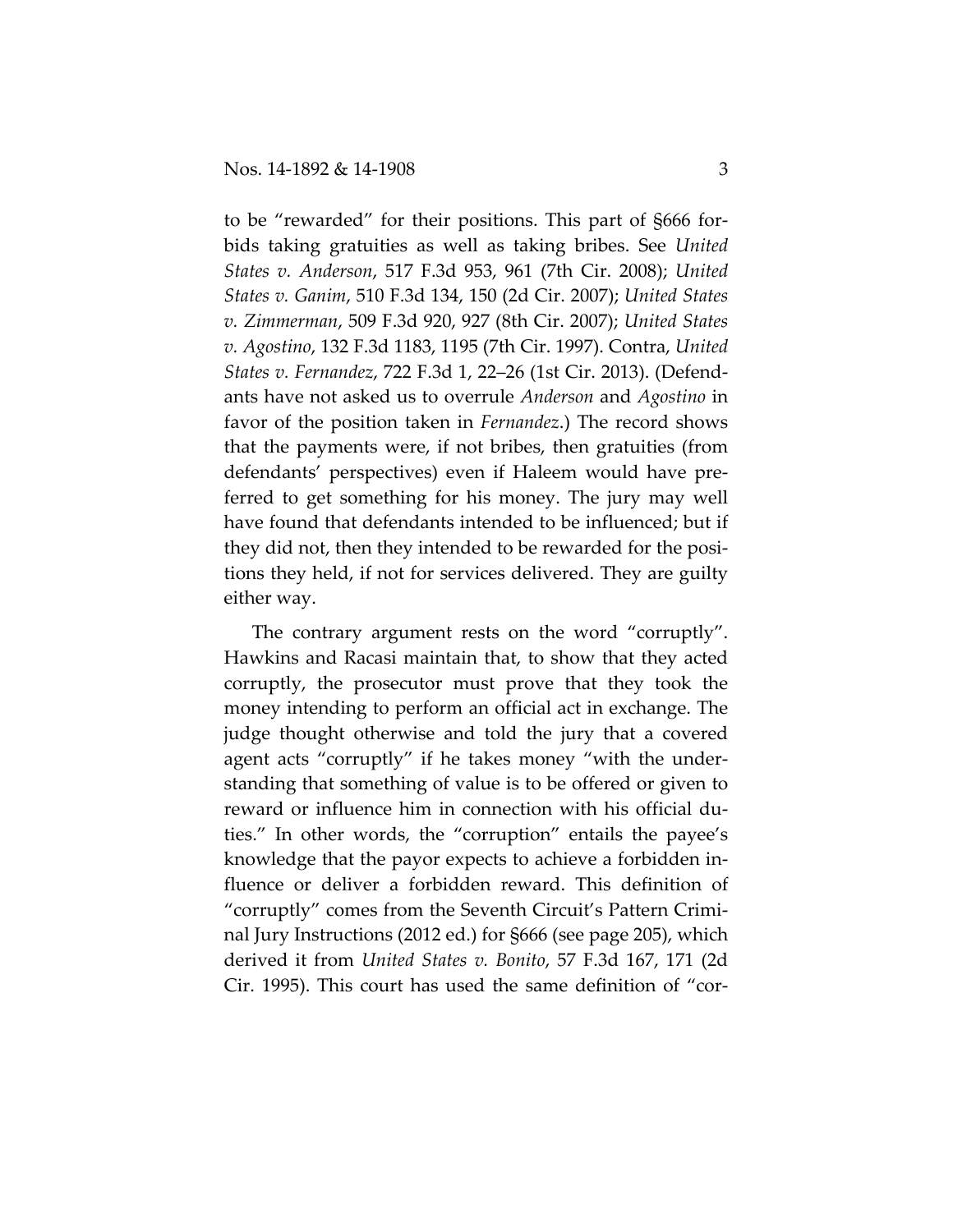ruptly" in a prosecution under 18 U.S.C. §201. See *United States v. Peleti*, 576 F.3d 377, 382 (7th Cir. 2009).

Defendants want us to overrule *Peleti* and disapprove *Bonito*. We shall do neither. Defendants treat the word "corruptly" as effectively removing the statute's prohibition of taking money as a "reward". Using one statutory word to blot out another would be unsound. The understanding in *Peleti* and *Bonito* leaves work for all words in this statute. As defined in the instruction, agents of a covered jurisdiction act corruptly if they *know* that the payor is trying to get them to do the acts forbidden by the statute, and they take the money anyway. That's a sensible definition of "corruptly". As this jury was instructed, Hawkins and Racasi could be convicted only if (a) the payee intended to be influenced (that is, to perform some *quid pro quo*) or rewarded; (b) the payor intended to influence or reward the defendants, and (c) the payee knew the payor's intent. That is a triple safeguard against criminalizing innocent acts. (Though it does not matter to the instructions issue, we add that Haleem's payments were not small, and the recorded conversations show that they were not innocent.)

The convictions under §1341 pose a different problem. The mail-fraud statute is not as detailed as §666. It prohibits schemes to defraud that use the mails but does not elaborate. Hawkins and Racasi may have defrauded Haleem out of his money (this was their *defense*!), but that was not the prosecutor's theory. The United States relied on 18 U.S.C. §1346, which defines scheme to defraud as including "a scheme or artifice to deprive another of the intangible right of honest services." The idea is that the employer has a right to loyalty from agents and employees, and the prosecutor contended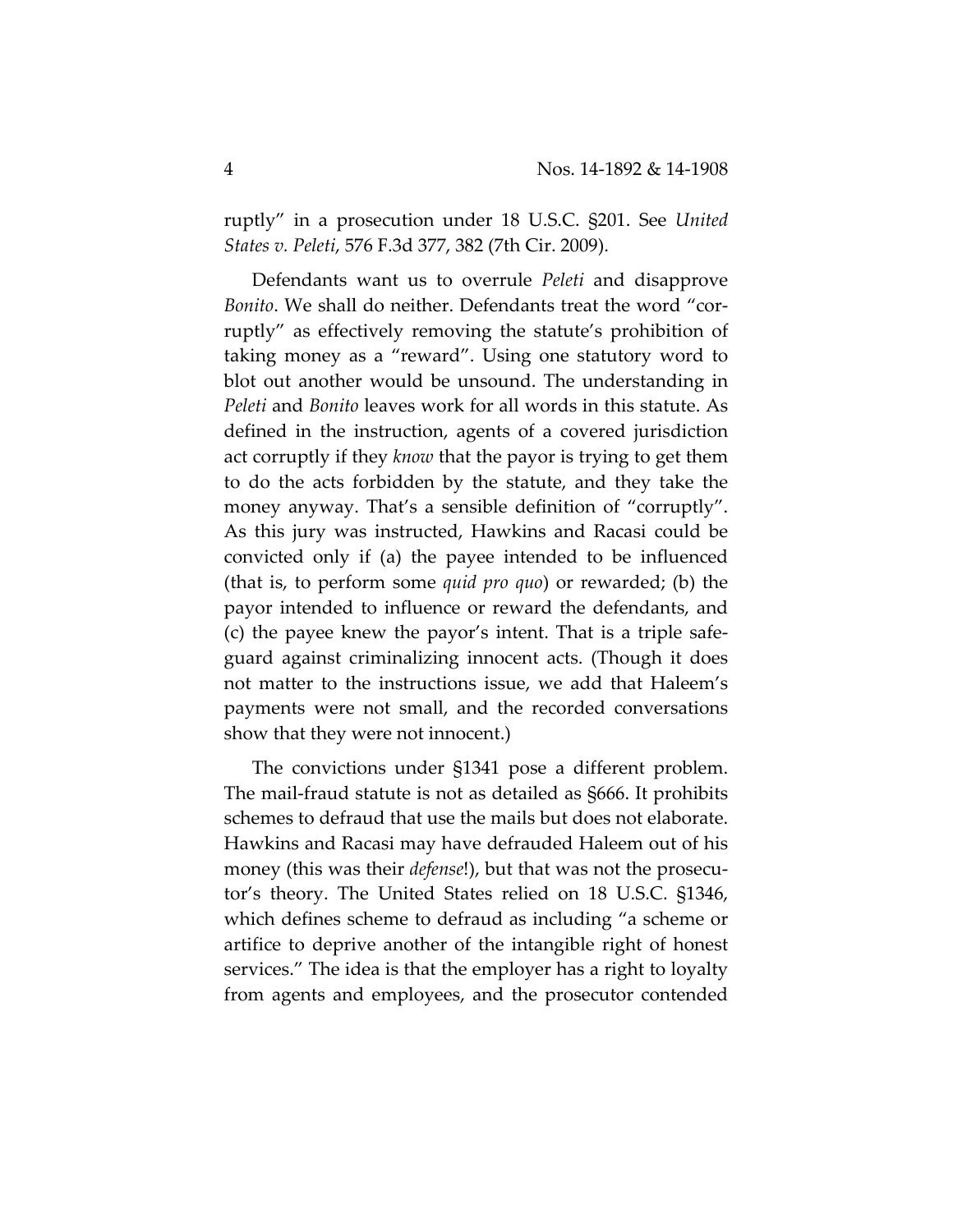that Hawkins and Racasi deprived Cook County of their loyal services by taking Haleem's money secretly. But "honest services" is open-ended, and in *Skilling v. United States*, 561 U.S. 358 (2010), the Justices deflected a contention that it is so open-ended as to be unconstitutionally vague. They did this by holding that §1346 covers only bribery and kickbacks. This means that an agent's secret receipt of a gratuity (a "reward" in the language of §666) does *not* violate §1341, for a payment that does not entail a plan to change how the employee or agent does his job is neither a bribe nor a kickback.

The district court instructed the jury that it could convict defendants under §1341 only if they "intended to deprive another of the intangible right to honest services through bribery." So far, so good. (The instructions did not mention kickbacks, because the prosecutor did not allege any.) But the instructions then defined bribery this way:

A defendant commits bribery when he, while acting as an agent of government, or any agency of that government, such as Cook County, solicits, demands, accepts, or agrees to accept, anything of value from another person corruptly intending to be influenced or rewarded in connection with some business, transaction or series of transactions of the government or government agency.

Under this instruction, defendants committed "bribery" if they took Haleem's money "intending to be … rewarded" for their official positions, even if they did not plan to lift a finger to reduce the properties' assessed valuations. Treating a gratuity as a bribe transgresses *Skilling*. The word "corruptly" in this instruction does not save it, given the way a different instruction defined "corruptly" (a subject we discussed above).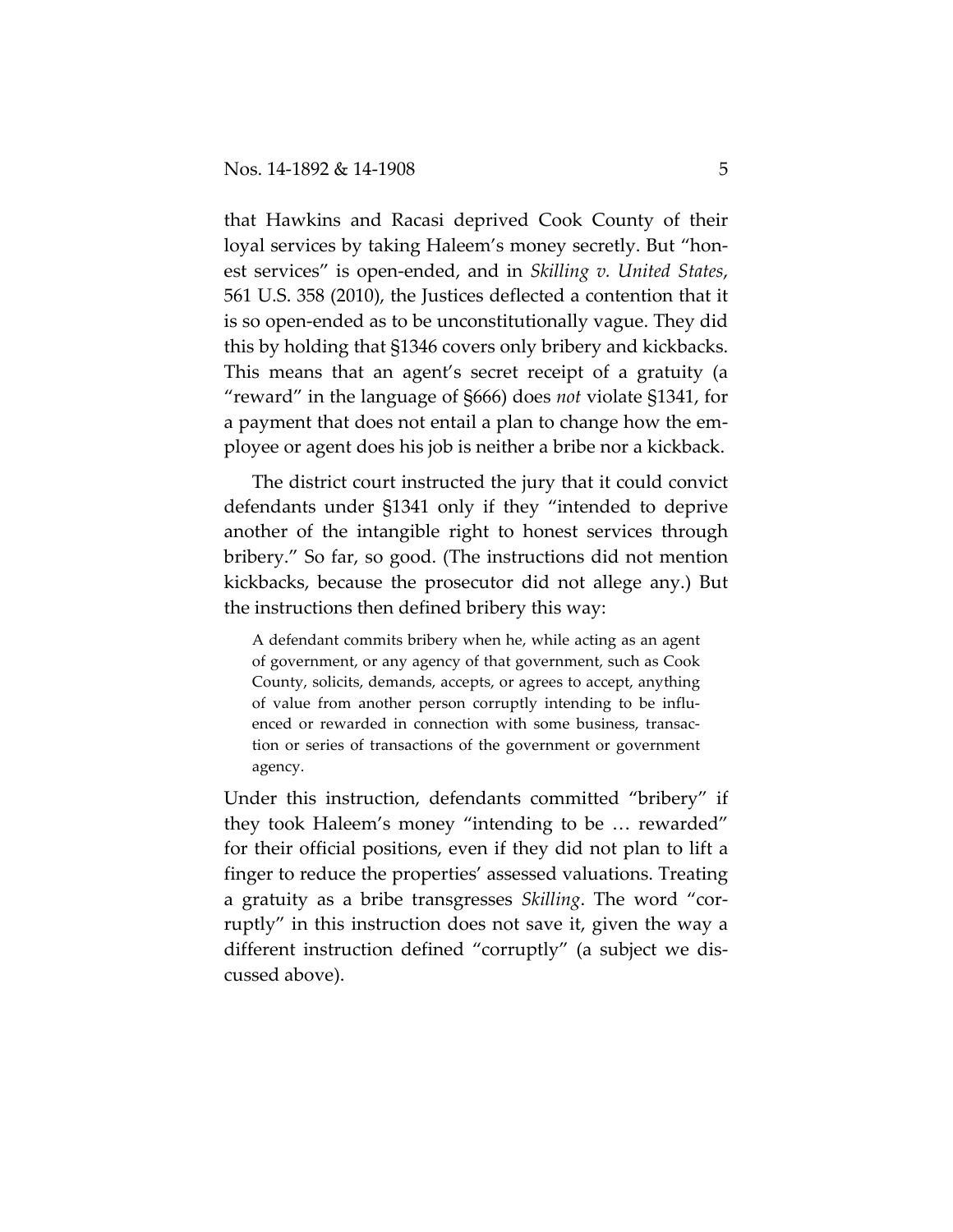The district judge devised the definition of bribery on his own. The prosecutor had proposed this language, from the 2012 edition of the Pattern Criminal Jury Instructions:

A defendant commits bribery when he demands, solicits, seeks, or asks for, or agrees to accept or receive, or accepts or receives, directly or indirectly, something of value from another person in exchange for a promise for, or performance of, an official act.

The judge drafted an instruction that tracks §666 (by including "reward") rather than use the circuit's pattern instruction for §1341 because, he said, the jury would be confused if the §666 and §1341 charges were treated differently. Yet if the statutes *are* different, the jury must be told.

The United States now defends the district judge's instruction despite its use of "reward." It contends that treating a gratuity as a bribe is consistent with *Skilling* because, in the course of a lengthy opinion, the Supreme Court cited 18 U.S.C. §201(b), the principal bribery statute for federal employees, see 561 U.S. at 412  $\&$  n.45, and §201(b) permits conviction on proof that the defendant accepted a reward. But that's not what *Skilling* says. It reversed Skilling's conviction because he did not accept anything of value "in exchange for" making misrepresentations to Enron's investors. 561 U.S. 413. If accepting some reward were enough, then Skilling's conviction would have been affirmed—for the theory in Skilling's own mail-fraud prosecution was that he had been rewarded (by his salary) for his services during a time when Enron violated the securities laws. The Justices thought that bribery entails a *quid pro quo* (planned or realized), not just a receipt of money. And §201 says the same thing. Section 201(b)(2) provides that whoever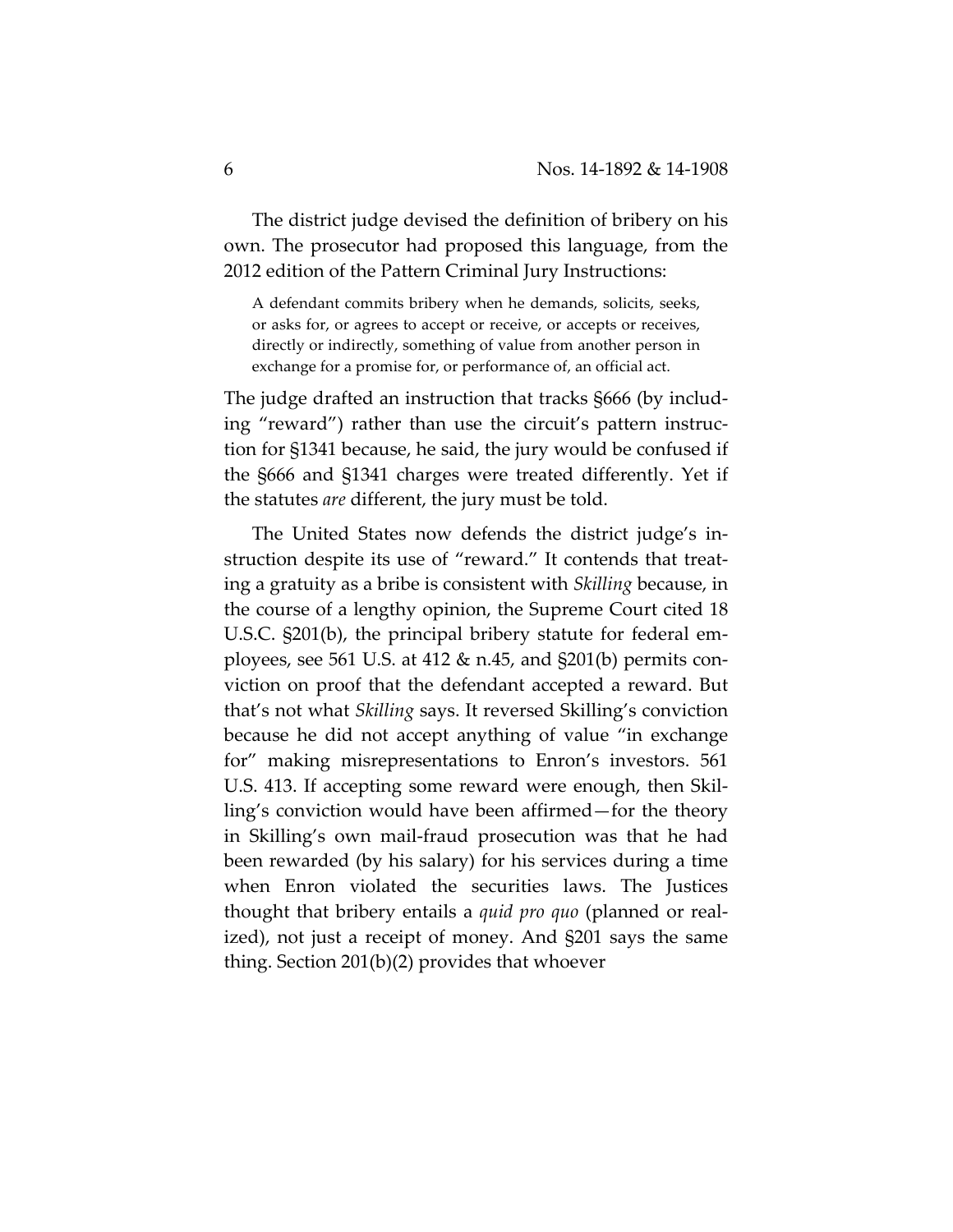being a public official … directly or indirectly, corruptly demands, seeks, receives, accepts, or agrees to receive or accept anything of value personally or for any other person or entity, in return for:

(A) being influenced in the performance of any official act;

(B) being influenced to commit or aid in committing, or to collude in, or allow, any fraud, or make opportunity for the commission of any fraud, on the United States; or

(C) being induced to do or omit to do any act in violation of the official duty of such official or person

commits bribery. Subsection (b) requires proof that the public official demanded or took money in exchange for doing or omitting some official act. Accepting a "reward" for doing something the official would have done anyway does not violate §201(b). By contrast, §201(c), to which *Skilling* did not refer when identifying "bribery", prohibits some kinds of rewards, though far from all. *United States v. Sun-Diamond Growers of California*, 526 U.S. 398 (1999).

The United States maintains that proof of a completed exchange is not essential, and that's right. A *plan* to take money in exchange for an official act constitutes a scheme to defraud, whether or not the plan succeeds. We agree with this aspect of decisions such as *United States v. McDonough*, 727 F.3d 143, 159–60 (1st Cir. 2013); *United States v. Rosen*, 716 F.3d 691, 700–02 (2d Cir. 2013); and *United States v. Bryant*, 655 F.3d 232, 244–45 (3d Cir. 2011), on which the prosecutor relies. But none of these opinions holds that accepting a "reward" without doing anything in exchange—or ever planning to—is "bribery" that can support a mail-fraud conviction after *Skilling*. That's the problem in this instruction.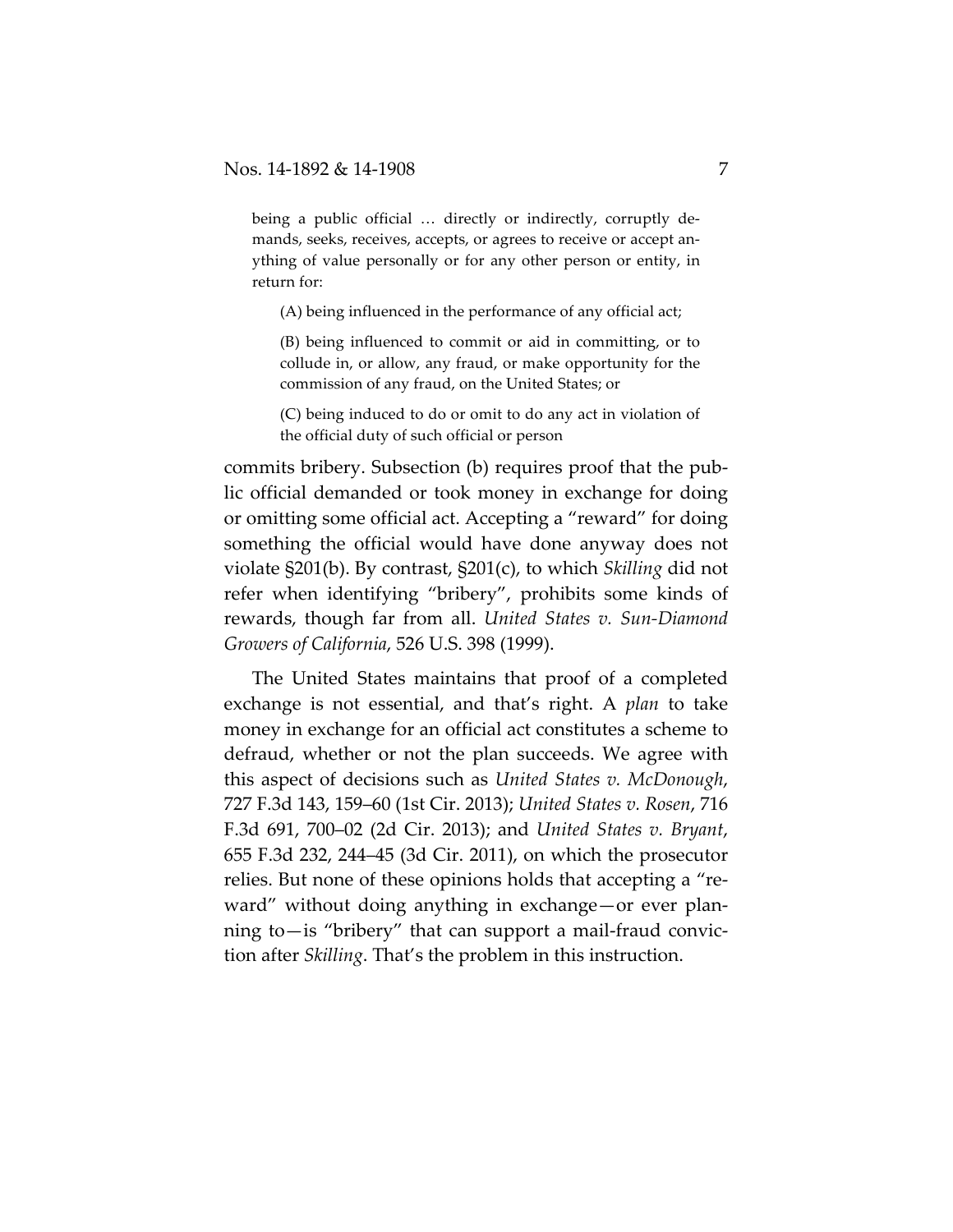The United States weakly argues that any error was harmless, but that contention relies entirely on the undisputed fact that the defendants told Haleem that payments would induce them to lower the assessments. Yet defendants contend that they were lying. If they were indeed lying, then they can't be convicted under §1341, even though the convictions under §666 are valid. The definition of "bribery" in the instructions allowed the jury to bypass the question whether Hawkins and Racasi were scamming Haleem rather than Cook County. The error therefore cannot be called harmless, and defendants are entitled to a new trial of the mail-fraud charges.

Because the subject may occur on resentencing immediately if the United States elects to dismiss rather than retry the mail-fraud charges, later if a new trial is held—we discuss defendants' contention that the judge erred by enhancing their offense levels under U.S.S.G. §2C1.1(b)(3). This provision reads: "If the offense involved an elected public official or any public official in a high-level decision-making or sensitive position, increase by **4** levels. If the resulting offense level is less than level **18**, increase to level **18**." The judge concluded that Hawkins and Racasi each occupied "a high-level decision-making or sensitive position". They maintain, to the contrary, that they served in menial positions with only ministerial functions.

Cook County updates real-estate assessments every three years. Taxpayers dissatisfied with a new valuation may complain to the Board of Review. Each of the Board's three commissioners employs analysts, and a protest is assigned initially to an analyst for one of the commissioners (unless the owner requests a formal hearing, as Haleem did not).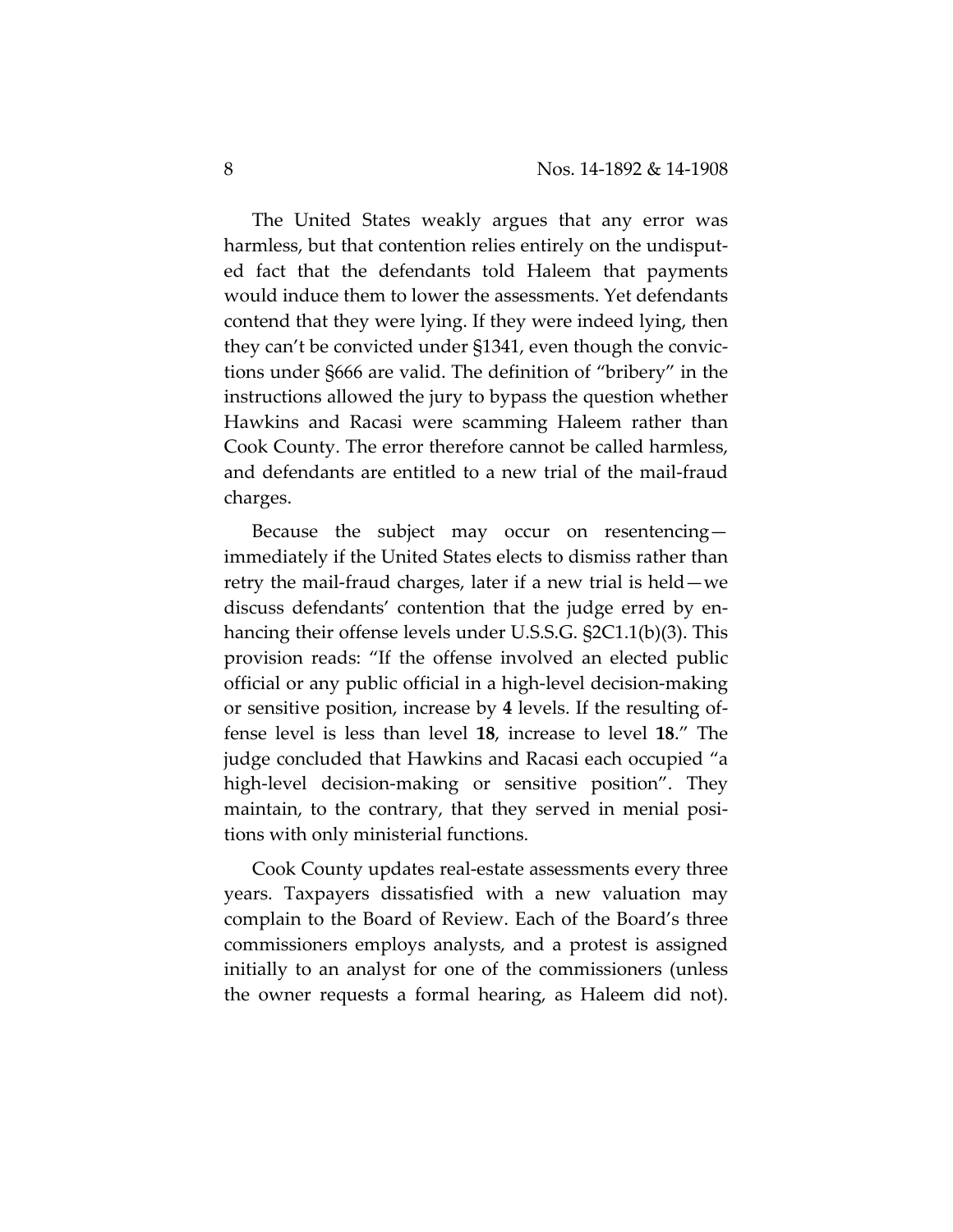Cook County assigns every parcel an index number. An analyst types the index number into a computer; the database software responds with a list of other parcels located near the one in question, together with their assessed values. The analyst is supposed to choose the other parcels most similar to the one in question; the computer then changes the assessment to make it more like the parcels selected as comparable. (Note that this compares one assessment against others, rather than the contested assessment against market transactions; we have not been asked to decide whether this is a sensible procedure.)

Data show that this procedure leads to some reduction 79% of the time, and the parties agree that commissioners tell their staffs to favor modest reductions to keep constituents happy. If the first analyst recommends a reduction, the file goes to an analyst for a second commissioner and then a third; the majority rules. Neither the second nor the third analyst repeats the work done by the first, unless something in the file suggests that comparable properties have been generated or compared improperly.

These facts set up the dispute: defendants say that analyst cannot be a "high-level" or "sensitive" position, because the software limits the choice of comparable parcels and other analysts could outvote them. (The record does not show what functions, if any, the commissioners themselves perform.) The prosecutor replied that analysts have effectively unlimited discretion to choose *which* parcels on the computer-generated list to use for comparison and that the choice of comparable properties determines the outcome of the owner's protest. The prosecutor illustrated this by pointing out that Hawkins told Haleem that he could reduce the assess